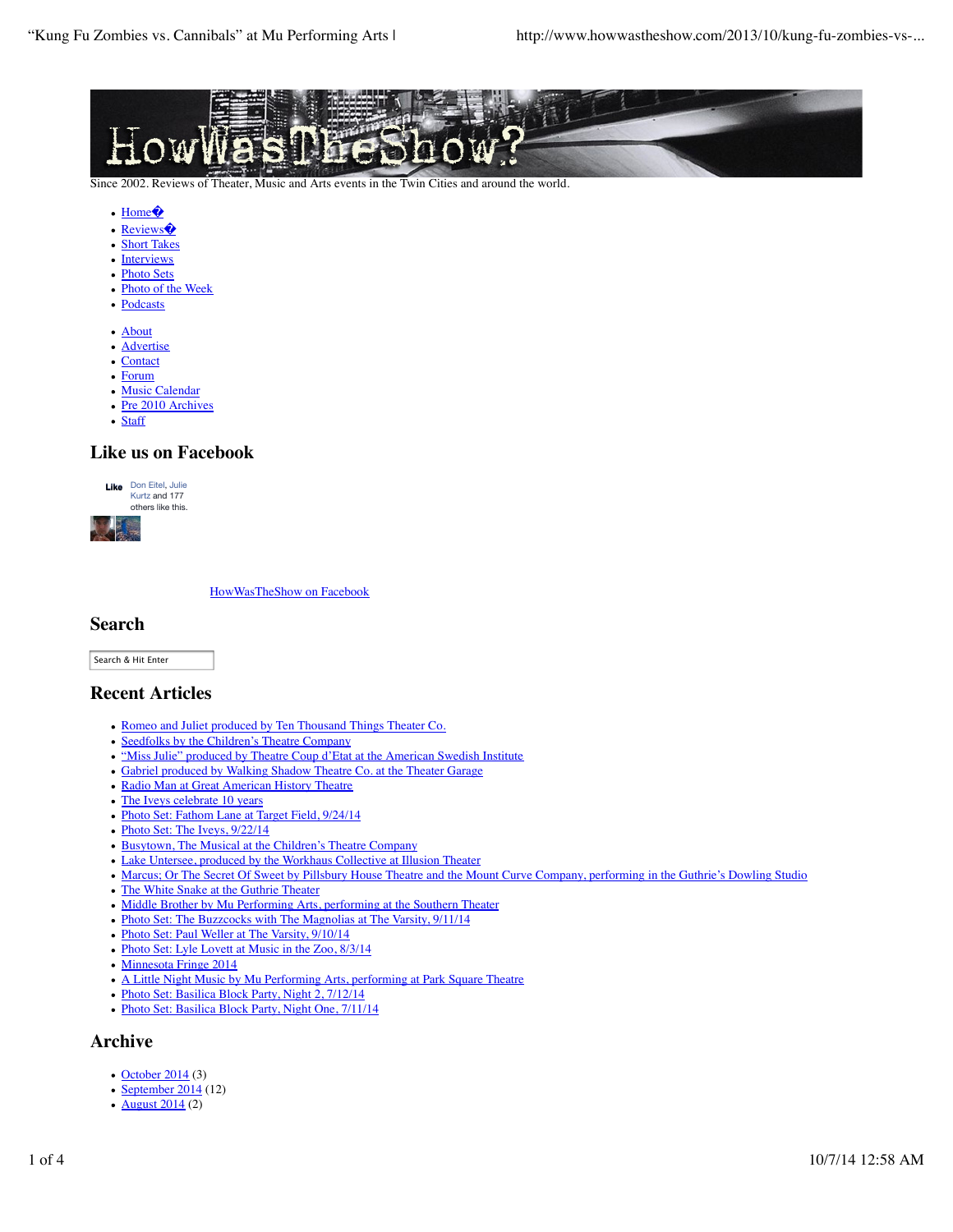- $\cdot$  July 2014 (5)
- $\bullet$  June 2014 (12)
- May  $2014(6)$
- April 2014 (7)
- $\cdot$  March 2014 (8)
- $\cdot$  February 2014 (1)
- January 2014 (10)
- December 2013 (6)
- $\bullet$  November 2013 (8)
- October 2013 (12)
- September 2013 (14) • August 2013 (5)
- $\cdot \frac{\text{July } 2013 (9)}{}$
- 
- $\cdot$  June 2013 (7)
- May  $2013(4)$
- April 2013 (9)
- $\bullet$  March 2013 (6)
- February 2013 (12)
- $\bullet$  January 2013 (8)
- December 2012 (6)
- November 2012 (8)  $\cdot$  October 2012 (8)
- $\cdot$  September 2012 (13)
- **August 2012** (10)
- July 2012 (11)
- 
- $\cdot$  June 2012 (16)
- May  $2012(7)$
- April 2012 (12)
- $\sqrt{\frac{\text{March }2012}{\text{Math }2012}}$  (17) • February 2012 (16)
- 
- **January 2012** (13)
- December 2011 (7)
- November 2011 (16)
- October 2011 (12)
- $\cdot$  September 2011 (13)
- $\bullet$  August 2011 (2)
- $\cdot$  July 2011 (5)
- $\frac{\text{June } 2011}{\text{(12)}}$ • May  $2011(5)$
- **April 2011** (10)
- $\cdot$  March 2011 (10)
- February 2011 (11)
- $\cdot$  January 2011 (5)
- $\cdot$  December 2010 (9)
- November 2010 (11)
- October 2010 (8)
- $\cdot$  September 2010 (14)
- <u>August 2010</u>  $(3)$
- $\cdot$  July 2010 (5)
- $\frac{June 2010}{(8)}$
- May  $2010(12)$
- April 2010 (16)
- March 2010 (14)
- February 2010 (23)
- January 2010 (16)
- $\frac{1}{\text{January } 2009}$  (1)
- $\cdot$  December 2008 (1)
- January 2006 (1)

# **"Kung Fu Zombies vs. Cannibals" at Mu Performing Arts**

October 15, 2013 By Dominic Orlando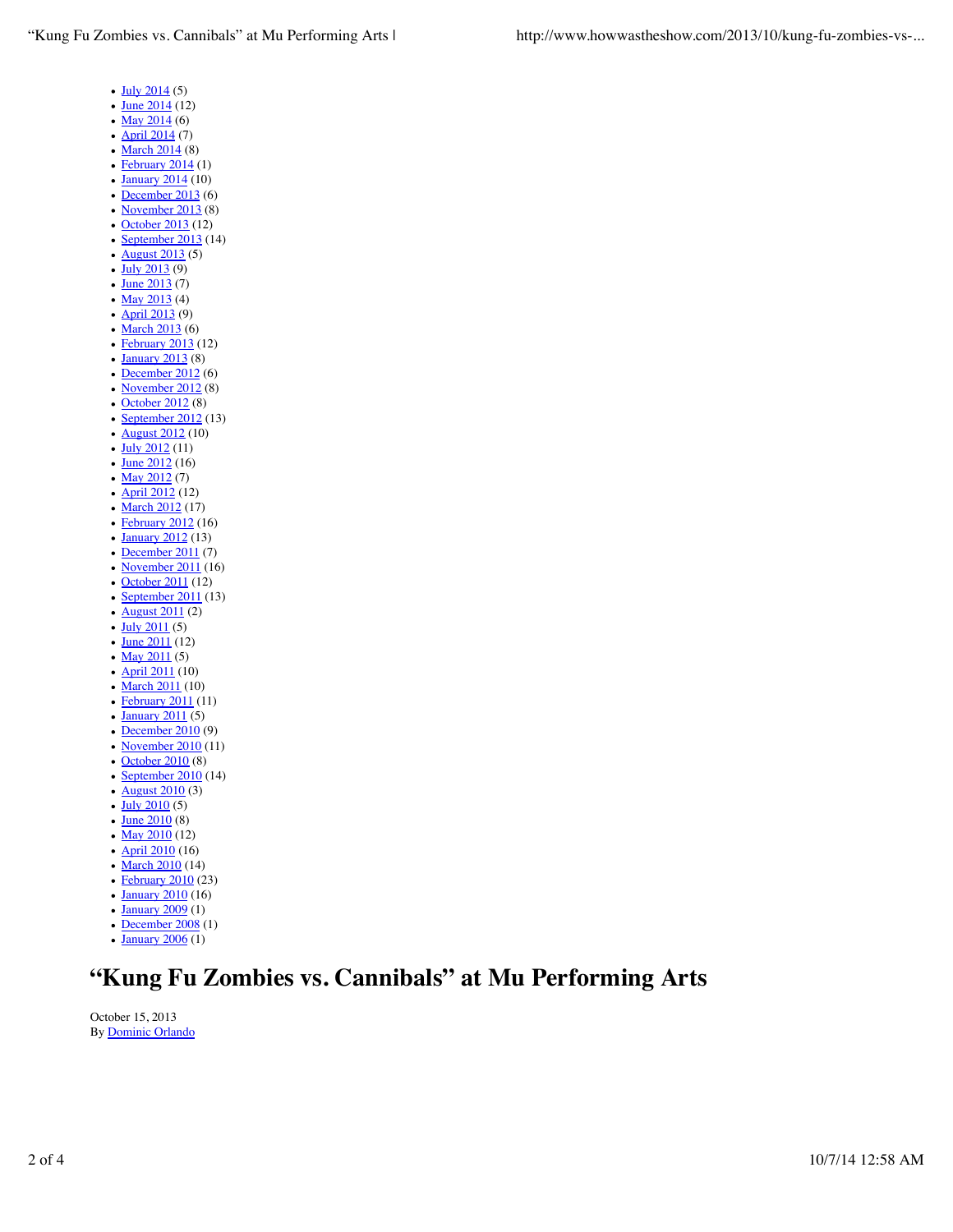

*Payton Woodson, Meghan Kreidler, Maxwell Chonk Thao (rear) and Laura Anderson face off against those hungry cannibals (photo by Michal Daniel)*

**Randy Reyes** has made a bold choice for his first production as Artistic Director of Theater Mu. Actually, that's a bit of an understatement. Reyes is not only producing but directing his inaugural show—which is a world premiere—by a first-time playwright—about a future apocalypse—in which zombies and cannibals have all but taken over the world.

Yikes. In the sense that "Kung Fu Zombies" is truly a one-of-a-kind experience, I'd say Reyes' artistic gamble paid off. I've been in the Twin Cities for New York-based Vampire Cowboys' recent run of epic cultural mash-ups (I'm from NYC)–fans of VC will have to forgive me if this is all familiar territory to them.

For me it was a dizzying stew of pop-cultural motifs—most of them, oddly, from film—slammed together on The Southern Theatre's massive canvas (and John Bueche's terrific multi-level set, rising up like a natural outgrowth of the space, in the designer's signature style, simultaneously ramshackle and obsessively detailed). Reyes and Fight Choreographer **Allen Malicsci** have done an impressive job of recreating the comic book/martial arts/Matrix mayhem—the fights come at you like the elaborate numbers in an old-time musical, the "fighting chorus" **(Venise Berte, Joelle Fernandez, Rocky Her, Taylor Her**, and Allen Malicsi) Reyes' warped version of the Zigfield Dancers. Aided and abetted by "DJ/Sound Designer" **Kool Akiem**, visible high up on stage left (I don't mean "upstage"—I mean "up", up in the air—it's a really cool set). Akiem scores the piece before our eyes, somehow managing to be ever-present without overwhelming the action. He knows the true meaning of "underscore", and the power it can have when done right.

It's a lot of fun. As are the fighting Buddhist Monks played by **Maxwell Chonk Thao** and **Payton J Woodson**. The audience was packed and ready to have a good time—even the smallest joke brought a huge response (why else would you go to a play with this title?). One of the play's forgivable flaws (we are talking about a first-time effort, from a writer who should not be discouraged) is that the fun can flag for long stretches at a time. I collected comic books as a kid (OK, all the way up to my young teens. Fine, late teens). There's a certain way comic books have of suddenly getting "serious" that playwright **Saymoukda Duangphouxay Vongsay** hasn't quite mastered. I'm not talking about the bitter flashbacks from the Hmong Warrior Arhan (played with both martial and emotional expertise by **Laura Anderson**)—I could have used more Laos-specific content. I mean saying, on the one hand "for some reason these motherfucking zombies know Kung Fu!" and then expecting us to suddenly downshift into David Rabe territory. Vongsay could have had faith we'd understand the seriousness of some of her material without needing it to be "serious".

I also know from my late teens (OK, early twenties), that comics are a well-oiled machine. "Kung Fu Zombies" begins with a video introduction that seems oddly designed to confuse the audience, while the straightforward quest of our hero, Sika (**Meghan Kreidler**, with a pop-gravitas that rivals Laurence Fishburne—like Fishburne, she understands how "serious" and comics go together)—to scatter her parents' ashes in their home country—a journey from Minnesota to Laos through a Zombie-infested world—didn't become clear to me until a long way into the story (why doesn't Sika simply explain her quest to the little girl she rescues in the first scene—the remarkable Aden Her?). At this point in our cultural history, you can drop us into a zombie apocalypse and be confident most of us will know where we are without too much explication (if—when?—society collapses, how many of us will actually know the details?).

A familiar pleasant sense overtook me as the second act progressed–I realized later it was my Saturday afternoon feeling. I grew up in the 70's—on the days when it rained, or for whatever reason you had nothing to do, there weren't a zillion options, just three or four channels mostly playing Kung Fu, Monster Movies or Abbot & Costello. Reyes does his job conducting the elaborate visual orchestra of "Kung Fu Zombies", but is it enough to simply lift these adolescent forms onto the stage, or are writers like Vongsay obliged to do something more with them?

I pose that as a real question, not a rhetorical device. For now, let's just congratulate Mr Reyes on a gutsy, crazy-ambitious artistic debut.

**Recommend** Don Eitel and 58 others recommend this.

Tags: Kung Fu Zombies, Randy Reyes, Saymoukda Duangphouxay Vongsay, Southern Theatre, Theatre Mu

#### **2 Responses to** *"Kung Fu Zombies vs. Cannibals" at Mu Performing Arts*

- 1. The reviews are in for Mu's "Kung Fu Zombies vs. Cannibals" | obsessionsys.com on October 15, 2013 at 5:04 pm
- […] From Dominic Orlando at HowWasTheShow.com: […]
- 2. <u>The reviews are in for Mu's "Kung Fu Zombies vs. Cannibals" | State of the Arts | Minnesota Public Radio News</u> on October 15, 2013 at 3:21 pm
- [...] From Dominic Orlando at HowWasTheShow.com: [...]